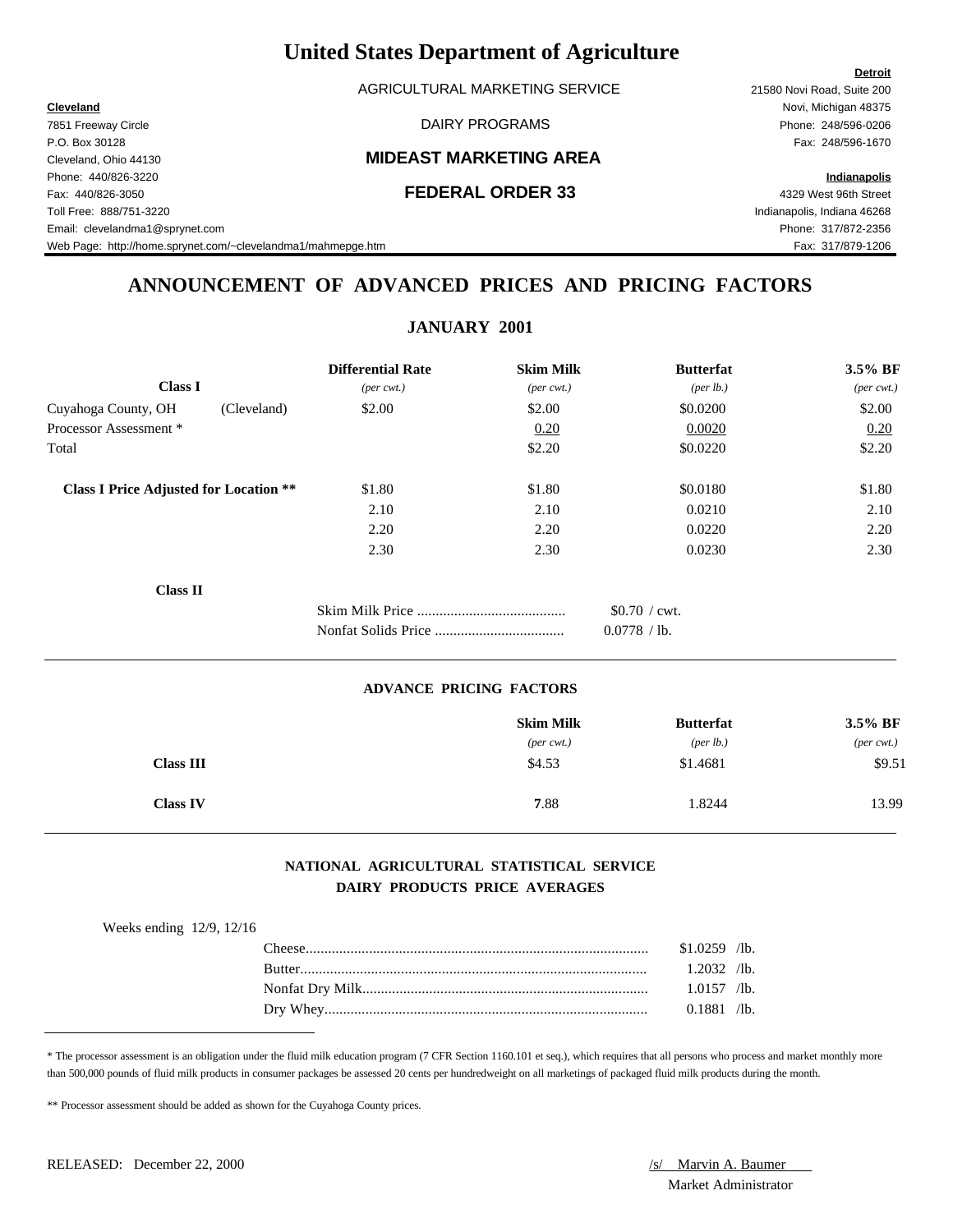AGRICULTURAL MARKETING SERVICE 21580 Novi Road, Suite 200

7851 Freeway Circle DAIRY PROGRAMS Phone: 248/596-0206

Cleveland, Ohio 44130 **MIDEAST MARKETING AREA**

### Fax: 440/826-3050 **FEDERAL ORDER 33** 4329 West 96th Street

**Detroit Cleveland** Novi, Michigan 48375 P.O. Box 30128 Fax: 248/596-1670

Phone: 440/826-3220 **Indianapolis**

Toll Free: 888/751-3220 Indianapolis, Indiana 46268 Email: clevelandma1@sprynet.com Phone: 317/872-2356

Web Page: http://home.sprynet.com/~clevelandma1/mahmepge.htm Fax: 317/879-1206

## **ANNOUNCEMENT OF ADVANCED PRICES AND PRICING FACTORS**

### **FEBRUARY 2001**

| <b>Class I</b>                                |             | <b>Differential Rate</b><br>$(\text{per} \text{ cwt.})$ | <b>Skim Milk</b><br>$(\text{per} \text{ cwt.})$ | <b>Butterfat</b><br>(per lb.) | 3.5% BF<br>$(\text{per} \text{ cwt.})$ |
|-----------------------------------------------|-------------|---------------------------------------------------------|-------------------------------------------------|-------------------------------|----------------------------------------|
| Cuyahoga County, OH                           | (Cleveland) | \$2.00                                                  | \$<br>9.89                                      | 1.2552<br>S.                  | \$13.94                                |
| Processor Assessment *                        |             |                                                         | 0.20                                            | 0.0020                        | 0.20                                   |
| Total                                         |             |                                                         | 10.09<br>$\mathbb{S}^-$                         | 1.2572<br><sup>\$</sup>       | $\mathbb{S}$<br>14.14                  |
| <b>Class I Price Adjusted for Location **</b> |             | 1.80<br>S.                                              | \$9.69                                          | 1.2532<br>\$                  | \$13.74                                |
|                                               |             | 2.10                                                    | 9.99                                            | 1.2562                        | 14.04                                  |
|                                               |             | 2.20                                                    | 10.09                                           | 1.2572                        | 14.14                                  |
|                                               |             | 2.30                                                    | 10.19                                           | 1.2582                        | 14.24                                  |
| <b>Class II</b>                               |             |                                                         |                                                 |                               |                                        |
|                                               |             |                                                         |                                                 | $$8.59$ / cwt.                |                                        |
|                                               |             |                                                         |                                                 | 0.9544 / lb.                  |                                        |

#### **ADVANCE PRICING FACTORS**

|                  | <b>Skim Milk</b>            | <b>Butterfat</b>   | 3.5% BF                     |
|------------------|-----------------------------|--------------------|-----------------------------|
|                  | $(\text{per} \text{ cwt.})$ | $(\text{per lb.})$ | $(\text{per} \text{ cwt.})$ |
| <b>Class III</b> | \$4.86                      | \$1.5330           | 10.06                       |
| <b>Class IV</b>  | 7.89                        | 1.2352             | 11.94                       |

### **NATIONAL AGRICULTURAL STATISTICAL SERVICE DAIRY PRODUCTS PRICE AVERAGES**

| `heese        | 1340          | $\sqrt{1}$ b. |
|---------------|---------------|---------------|
| <b>Rutter</b> | 279           | $\sqrt{1}$ b. |
|               | .0172         | $\sqrt{1}$ b. |
| Dry Whey      | $0.2446$ /lb. |               |

\* The processor assessment is an obligation under the fluid milk education program (7 CFR Section 1160.101 et seq.), which requires that all persons who process and market monthly more than 500,000 pounds of fluid milk products in consumer packages be assessed 20 cents per hundredweight on all marketings of packaged fluid milk products during the month.

\*\* Processor assessment should be added as shown for the Cuyahoga County prices.

Acting Market Administrator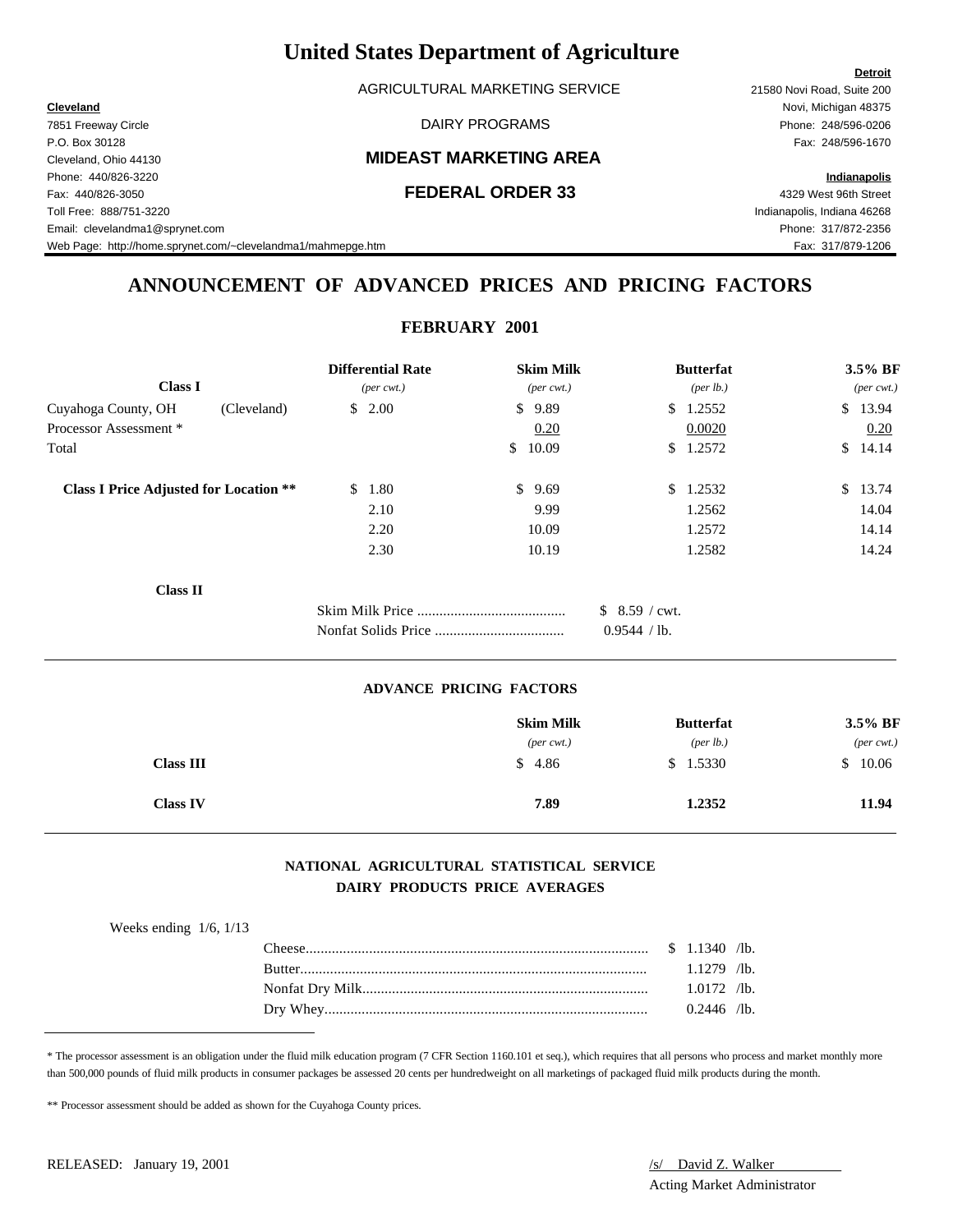AGRICULTURAL MARKETING SERVICE 21580 Novi Road, Suite 200

### Cleveland, Ohio 44130 **MIDEAST MARKETING AREA**

**Cleveland** Novi, Michigan 48375 7851 Freeway Circle DAIRY PROGRAMS Phone: 248/596-0206

Web Page: www.fmmaclev.com Fax: 317/879-1206

## **ANNOUNCEMENT OF ADVANCED PRICES AND PRICING FACTORS**

| <b>MARCH 2001</b>                             |                             |                              |                  |                             |  |
|-----------------------------------------------|-----------------------------|------------------------------|------------------|-----------------------------|--|
|                                               | <b>Differential Rate</b>    | <b>Skim Milk</b>             | <b>Butterfat</b> | $3.5\%$ BF                  |  |
| <b>Class I</b>                                | $(\text{per} \text{ cwt.})$ | $(\text{per} \ \text{cvt.})$ | (per lb.)        | $(\text{per} \text{ cwt.})$ |  |
| Cuyahoga County, OH<br>(Cleveland)            | \$2.00                      | \$9.86                       | \$1.4683         | \$14.65                     |  |
| Processor Assessment *                        |                             | 0.20                         | 0.0020           | 0.20                        |  |
| Total                                         |                             | \$10.06                      | \$1.4703         | \$14.85                     |  |
| <b>Class I Price Adjusted for Location **</b> | \$1.80                      | \$9.66                       | \$1.4663         | \$14.45                     |  |
|                                               | 2.10                        | 9.96                         | 1.4693           | 14.75                       |  |
|                                               | 2.20                        | 10.06                        | 1.4703           | 14.85                       |  |
|                                               | 2.30                        | 10.16                        | 1.4713           | 14.95                       |  |
| <b>Class II</b>                               |                             |                              |                  |                             |  |
|                                               |                             |                              | $$8.56 /$ cwt.   |                             |  |
|                                               |                             |                              | 0.9511 / lb.     |                             |  |

#### **ADVANCE PRICING FACTORS**

|                         | \$5.36 / cwt.       |  |
|-------------------------|---------------------|--|
|                         | $7.86 / \text{cwt}$ |  |
| Advance Butterfat Price | 1.4483 / lb.        |  |

### **NATIONAL AGRICULTURAL STATISTICAL SERVICE DAIRY PRODUCTS PRICE AVERAGES**

| Weeks ending $2/10$ , $2/17$ |        |                |  |
|------------------------------|--------|----------------|--|
|                              |        | $$1.1402$ /lb. |  |
|                              | Rutter | $1.3026$ /lb.  |  |
|                              |        | $1.0135$ /lb.  |  |
|                              |        | $0.2603$ /lb.  |  |
|                              |        |                |  |

\* The processor assessment is an obligation under the fluid milk education program (7 CFR Section 1160.101 et seq.), which requires that all persons who process and market monthly more than 500,000 pounds of fluid milk products in consumer packages be assessed 20 cents per hundredweight on all marketings of packaged fluid milk products during the month.

\*\* Processor assessment should be added as shown for the Cuyahoga County prices.

Acting Market Administrator

### **Detroit**

P.O. Box 30128 Fax: 248/596-1670 Phone: 440/826-3220 **Indianapolis** Fax: 440/826-3050 **FEDERAL ORDER 33** 4329 West 96th Street Toll Free: 888/751-3220 Indianapolis, Indiana 46268 Email: clevelandma1@sprynet.com Phone: 317/872-2356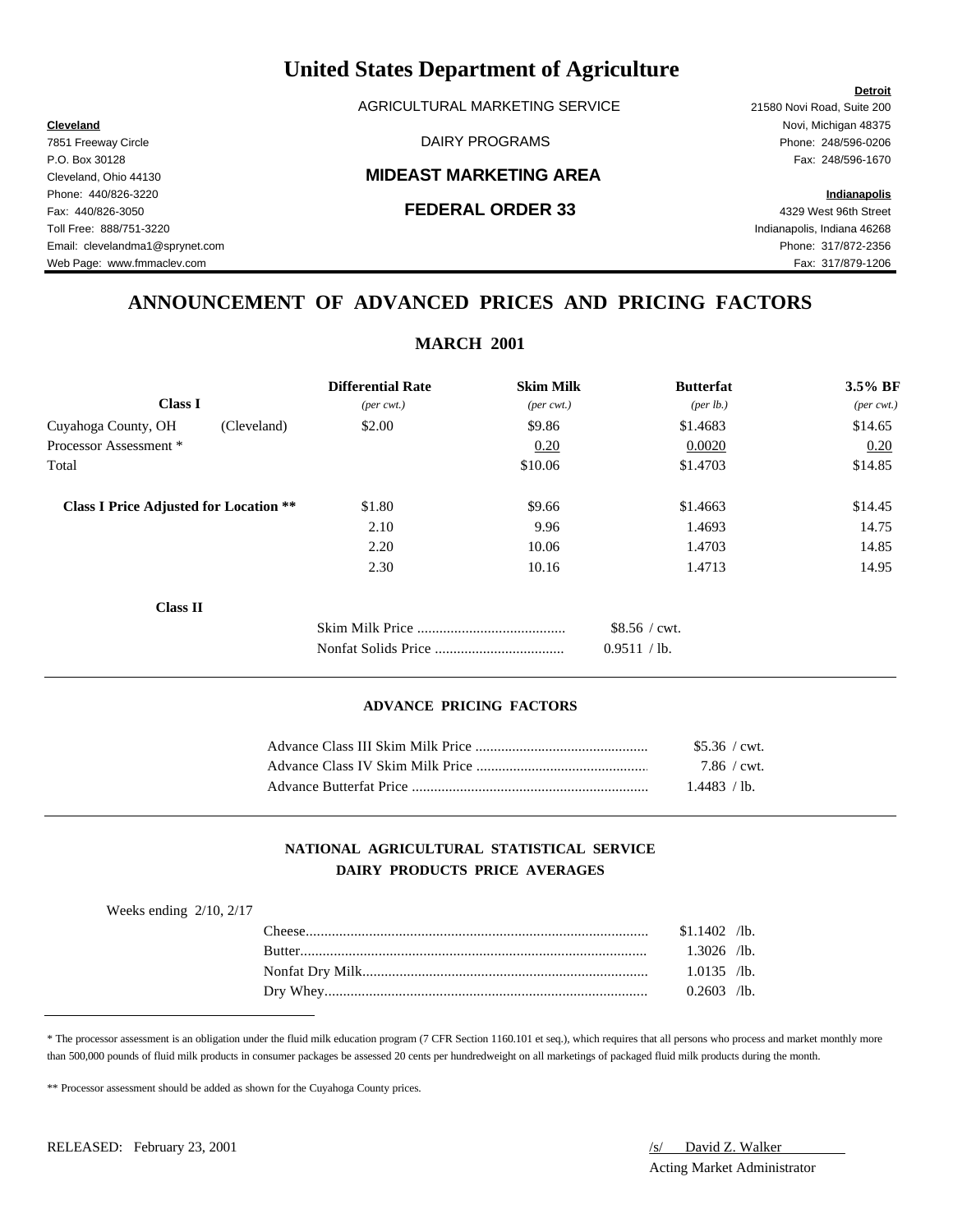AGRICULTURAL MARKETING SERVICE 21580 Novi Road, Suite 200

### Cleveland, Ohio 44130 **MIDEAST MARKETING AREA**

**Cleveland** Novi, Michigan 48375

## **ANNOUNCEMENT OF ADVANCED PRICES AND PRICING FACTORS**

| <b>APRIL 2001</b>                             |                             |                              |                  |                             |  |
|-----------------------------------------------|-----------------------------|------------------------------|------------------|-----------------------------|--|
|                                               | <b>Differential Rate</b>    | <b>Skim Milk</b>             | <b>Butterfat</b> | $3.5\%$ BF                  |  |
| <b>Class I</b>                                | $(\text{per} \text{ cwt.})$ | $(\text{per} \ \text{cvt.})$ | (per lb.)        | $(\text{per} \text{ cwt.})$ |  |
| Cuyahoga County, OH<br>(Cleveland)            | \$2.00                      | \$9.86                       | \$1.6922         | \$15.44                     |  |
| Processor Assessment*                         |                             | 0.20                         | 0.0020           | 0.20                        |  |
| Total                                         |                             | \$10.06                      | \$1.6942         | \$15.64                     |  |
| <b>Class I Price Adjusted for Location **</b> | \$1.80                      | \$9.66                       | \$1.6902         | \$15.24                     |  |
|                                               | 2.10                        | 9.96                         | 1.6932           | 15.54                       |  |
|                                               | 2.20                        | 10.06                        | 1.6942           | 15.64                       |  |
|                                               | 2.30                        | 10.16                        | 1.6952           | 15.74                       |  |
| <b>Class II</b>                               |                             |                              |                  |                             |  |
|                                               |                             |                              | $$8.56 /$ cwt.   |                             |  |
|                                               |                             |                              | 0.9511 / lb.     |                             |  |

#### **ADVANCE PRICING FACTORS**

|                         | \$5.80 / cwt.       |  |
|-------------------------|---------------------|--|
|                         | $7.86 / \text{cwt}$ |  |
| Advance Butterfat Price | 1.6722 / lb.        |  |

### **NATIONAL AGRICULTURAL STATISTICAL SERVICE DAIRY PRODUCTS PRICE AVERAGES**

| Weeks ending $3/10$ , $3/17$ |                |  |
|------------------------------|----------------|--|
|                              | $$1.2769$ /lb. |  |
|                              | 1.4862 /lb.    |  |
|                              | $1.0132$ /lb.  |  |
|                              | $0.2406$ /lb.  |  |
|                              |                |  |

\* The processor assessment is an obligation under the fluid milk education program (7 CFR Section 1160.101 et seq.), which requires that all persons who process and market monthly more than 500,000 pounds of fluid milk products in consumer packages be assessed 20 cents per hundredweight on all marketings of packaged fluid milk products during the month.

\*\* Processor assessment should be added as shown for the Cuyahoga County prices.

# Market Administrator

7851 Freeway Circle DAIRY PROGRAMS Phone: 248/596-0206 P.O. Box 30128 Fax: 248/596-1670 Phone: 440/826-3220 **Indianapolis** Fax: 440/826-3050 **FEDERAL ORDER 33** 4329 West 96th Street Toll Free: 888/751-3220 Indianapolis, Indiana 46268 Email: clevelandma1@sprynet.com Phone: 317/872-2356 Web Page: www.fmmaclev.com example: www.fmmaclev.com Fax: 317/879-1206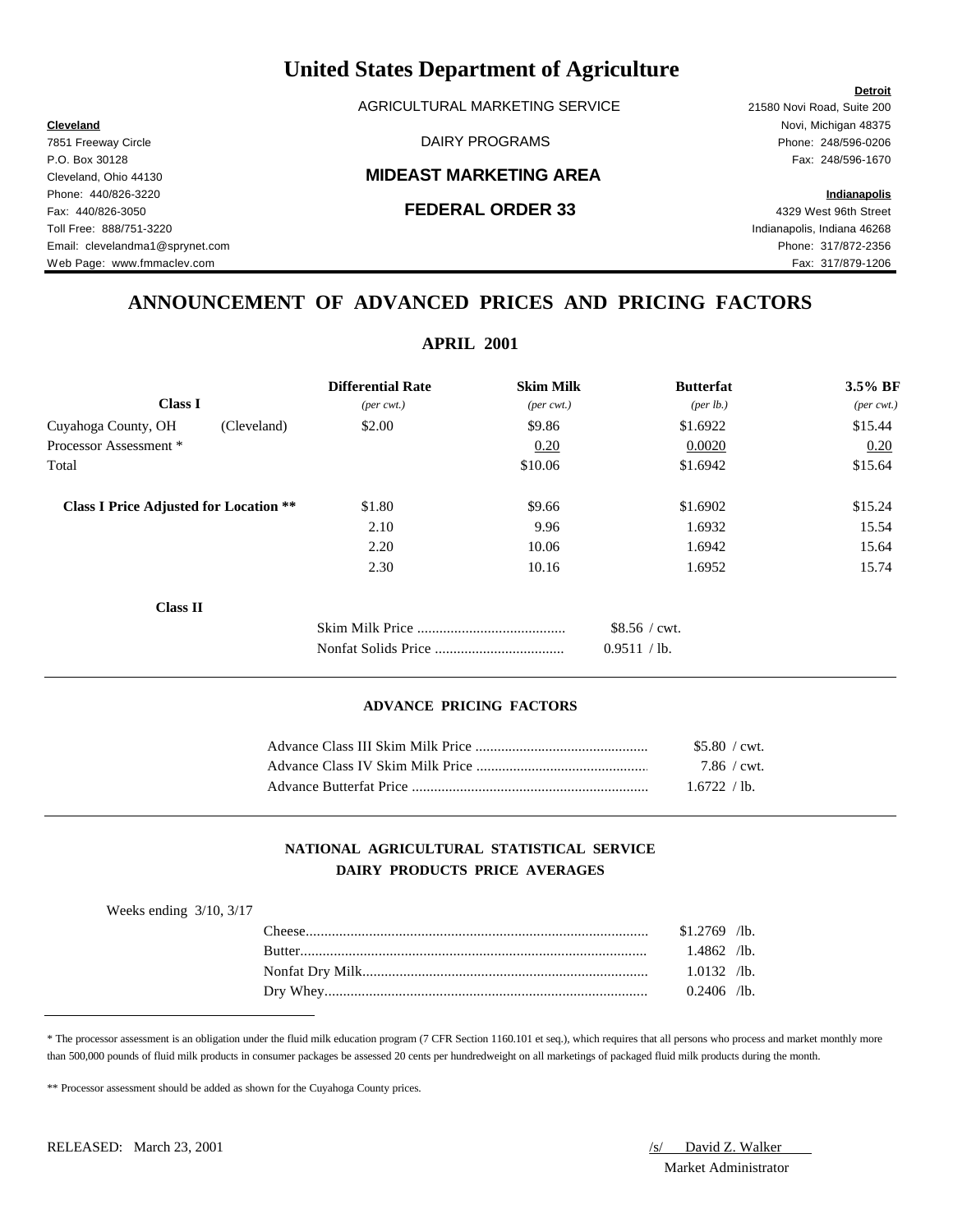AGRICULTURAL MARKETING SERVICE 21580 Novi Road, Suite 200

### Cleveland, Ohio 44130 **MIDEAST MARKETING AREA**

**Cleveland** Novi, Michigan 48375

## **ANNOUNCEMENT OF ADVANCED PRICES AND PRICING FACTORS**

| <b>Differential Rate</b>    | <b>Skim Milk</b>             | <b>Butterfat</b>     | 3.5% BF                     |  |  |  |  |
|-----------------------------|------------------------------|----------------------|-----------------------------|--|--|--|--|
| $(\text{per} \text{ cwt.})$ | $(\text{per} \ \text{cvt.})$ | ${\rm (per \, lb.)}$ | $(\text{per} \text{ cwt.})$ |  |  |  |  |
| \$2.00                      | \$9.88                       | \$1.9087             | \$16.21                     |  |  |  |  |
|                             | 0.20                         | 0.0020               | 0.20                        |  |  |  |  |
|                             | \$10.08                      | \$1.9107             | \$16.41                     |  |  |  |  |
| \$1.80                      | \$9.68                       | \$1.9067             | \$16.01                     |  |  |  |  |
| 2.10                        | 9.98                         | 1.9097               | 16.31                       |  |  |  |  |
| 2.20                        | 10.08                        | 1.9107               | 16.41                       |  |  |  |  |
| 2.30                        | 10.18                        | 1.9117               | 16.51                       |  |  |  |  |
|                             |                              |                      |                             |  |  |  |  |
|                             |                              | \$8.58 / cwt.        |                             |  |  |  |  |
|                             |                              | 0.9533 / lb.         |                             |  |  |  |  |
|                             |                              | $NIAI$ $ZUUI$        |                             |  |  |  |  |

#### **ADVANCE PRICING FACTORS**

|                         | \$5.55 / cwt. |  |
|-------------------------|---------------|--|
|                         | 7.88 / cwt.   |  |
| Advance Butterfat Price | 1.8887 / lb.  |  |

### **NATIONAL AGRICULTURAL STATISTICAL SERVICE DAIRY PRODUCTS PRICE AVERAGES**

| Weeks ending $4/7$ , $4/14$ |               |                |  |
|-----------------------------|---------------|----------------|--|
|                             | l `heese -    | $$1.3326$ /lb. |  |
|                             | <b>Rutter</b> | $1.6637$ /lb.  |  |
|                             |               | $1.0154$ /lb.  |  |
|                             |               | $0.2434$ /lb.  |  |
|                             |               |                |  |

\* The processor assessment is an obligation under the fluid milk education program (7 CFR Section 1160.101 et seq.), which requires that all persons who process and market monthly more than 500,000 pounds of fluid milk products in consumer packages be assessed 20 cents per hundredweight on all marketings of packaged fluid milk products during the month.

\*\* Processor assessment should be added as shown for the Cuyahoga County prices.

Market Administrator

### **MAY 2001**

7851 Freeway Circle DAIRY PROGRAMS Phone: 248/596-0206 P.O. Box 30128 Fax: 248/596-1670 Phone: 440/826-3220 **Indianapolis** Fax: 440/826-3050 **FEDERAL ORDER 33** 4329 West 96th Street Toll Free: 888/751-3220 Indianapolis, Indiana 46268 Email: clevelandma1@sprynet.com Phone: 317/872-2356 Web Page: www.fmmaclev.com Fax: 317/879-1206

RELEASED: April 20, 2001 *S/ David Z. Walker*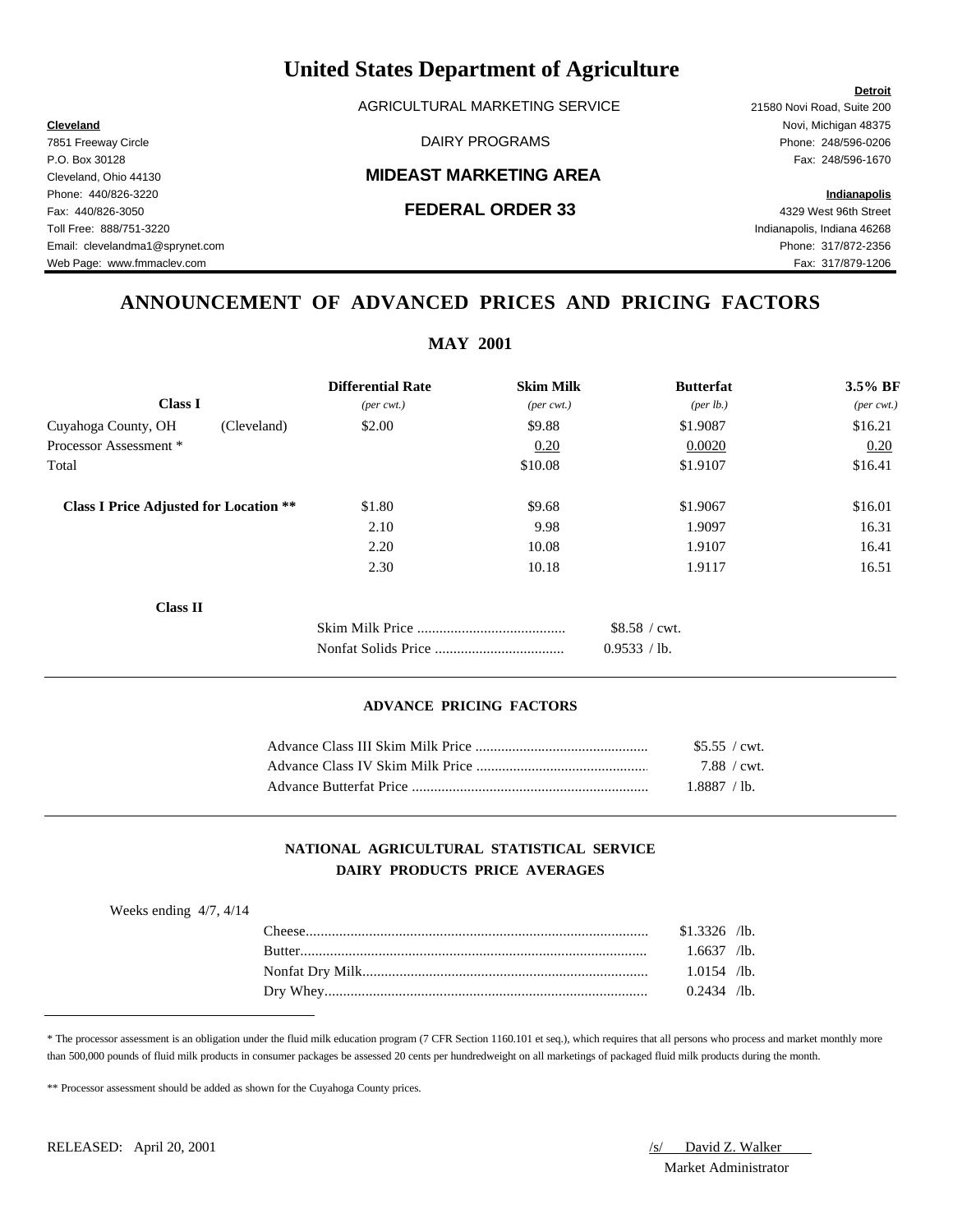AGRICULTURAL MARKETING SERVICE 21580 Novi Road, Suite 200

### Cleveland, Ohio 44130 **MIDEAST MARKETING AREA**

**Cleveland** Novi, Michigan 48375 7851 Freeway Circle DAIRY PROGRAMS Phone: 248/596-0206 P.O. Box 30128 Fax: 248/596-1670

**Detroit**

## **ANNOUNCEMENT OF ADVANCED PRICES AND PRICING FACTORS**

| <b>JUNE 2001</b>                              |                             |                        |                       |                             |  |  |  |
|-----------------------------------------------|-----------------------------|------------------------|-----------------------|-----------------------------|--|--|--|
|                                               | <b>Differential Rate</b>    | <b>Skim Milk</b>       | <b>Butterfat</b>      | 3.5% BF                     |  |  |  |
| <b>Class I</b>                                | $(\text{per} \text{ cwt.})$ | $(per\,\mathit{cwt.})$ | ${\rm (per \, lb.)}$  | $(\text{per} \text{ cwt.})$ |  |  |  |
| Cuyahoga County, OH<br>(Cleveland)            | \$2.00                      | \$9.90                 | \$2.1233              | \$16.99                     |  |  |  |
| Processor Assessment *                        |                             | 0.20                   | 0.0020                | 0.20                        |  |  |  |
| Total                                         |                             | \$10.10                | \$2.1253              | \$17.19                     |  |  |  |
| <b>Class I Price Adjusted for Location **</b> | \$1.80                      | \$9.70                 | \$2.1213              | \$16.79                     |  |  |  |
|                                               | 2.10                        | 10.00                  | 2.1243                | 17.09                       |  |  |  |
|                                               | 2.20                        | 10.10                  | 2.1253                | 17.19                       |  |  |  |
|                                               | 2.30                        | 10.20                  | 2.1263                | 17.29                       |  |  |  |
| <b>Class II</b>                               |                             |                        |                       |                             |  |  |  |
|                                               |                             |                        | $$8.60 / \text{cwt}.$ |                             |  |  |  |
|                                               |                             |                        | 0.9556 / lb.          |                             |  |  |  |

#### **ADVANCE PRICING FACTORS**

|                         | $$6.26$ / cwt.        |  |
|-------------------------|-----------------------|--|
|                         | $7.90 / \text{cwt}$ . |  |
| Advance Butterfat Price | 2.1033 / lb.          |  |

### **NATIONAL AGRICULTURAL STATISTICAL SERVICE DAIRY PRODUCTS PRICE AVERAGES**

| 'heese'       | $$1.4731$ /lb. |  |
|---------------|----------------|--|
| <b>Rutter</b> | $1.8397$ /lb.  |  |
|               | $1.0173$ /lb.  |  |
|               | $0.2535$ /lb.  |  |

\* The processor assessment is an obligation under the fluid milk education program (7 CFR Section 1160.101 et seq.), which requires that all persons who process and market monthly more than 500,000 pounds of fluid milk products in consumer packages be assessed 20 cents per hundredweight on all marketings of packaged fluid milk products during the month.

\*\* Processor assessment should be added as shown for the Cuyahoga County prices.

Market Administrator

Phone: 440/826-3220 **Indianapolis** Fax: 440/826-3050 **FEDERAL ORDER 33** 4329 West 96th Street Toll Free: 888/751-3220 Indianapolis, Indiana 46268 Email: clevelandma1@sprynet.com Phone: 317/872-2356 Web Page: www.fmmaclev.com exercise www.fmmaclev.com Fax: 317/879-1206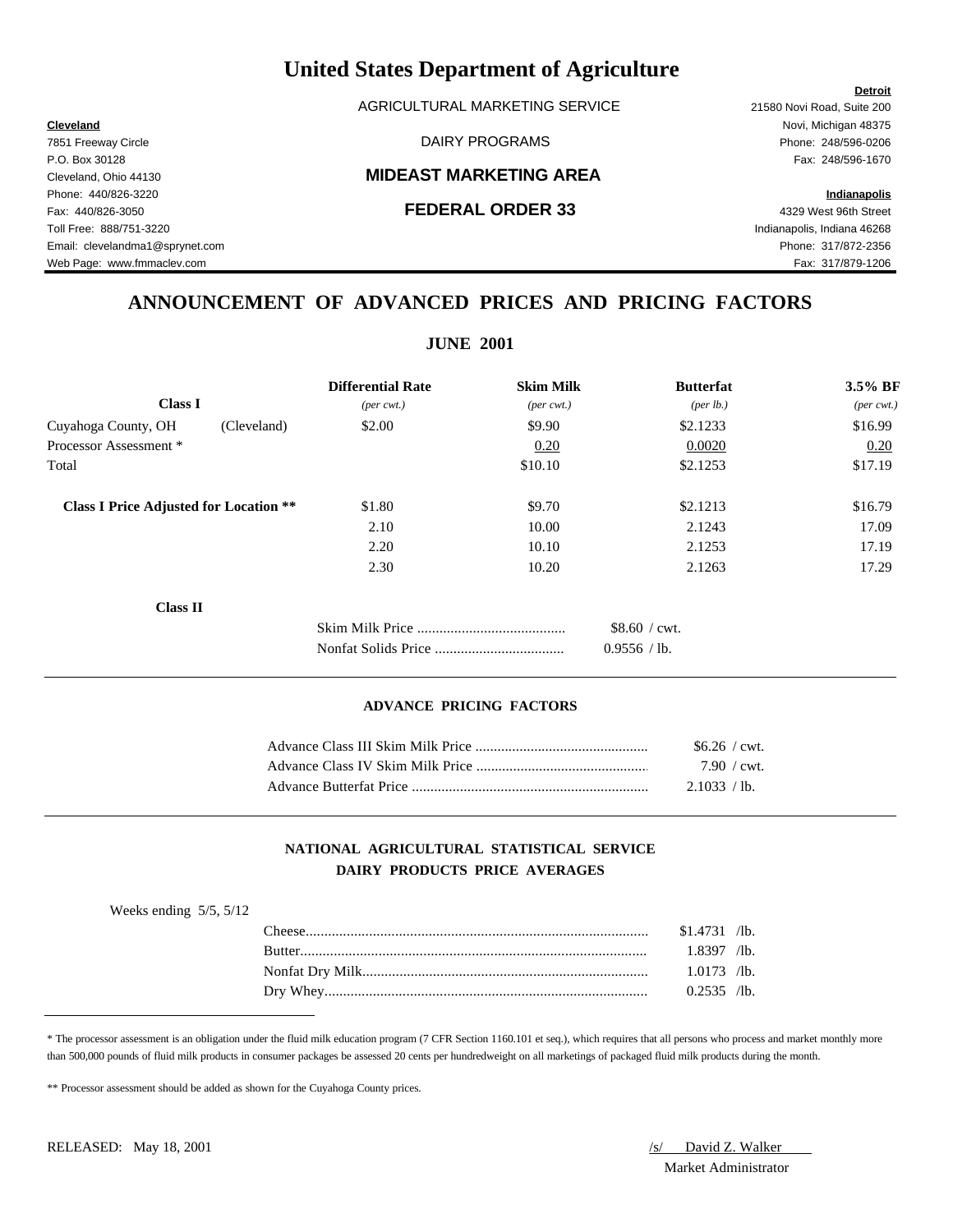AGRICULTURAL MARKETING SERVICE 21580 Novi Road, Suite 200

### Cleveland, Ohio 44130 **MIDEAST MARKETING AREA**

**Cleveland** Novi, Michigan 48375 7851 Freeway Circle DAIRY PROGRAMS Phone: 248/596-0206

## **ANNOUNCEMENT OF ADVANCED PRICES AND PRICING FACTORS**

| <b>JULY 2001</b>                              |                             |                              |               |                  |                             |         |  |
|-----------------------------------------------|-----------------------------|------------------------------|---------------|------------------|-----------------------------|---------|--|
|                                               | <b>Differential Rate</b>    | <b>Skim Milk</b>             |               | <b>Butterfat</b> |                             | 3.5% BF |  |
| <b>Class I</b>                                | $(\text{per} \text{ cwt.})$ | $(\text{per} \ \text{cvt.})$ | (per lb.)     |                  | $(\text{per} \text{ cwt.})$ |         |  |
| Cuyahoga County, OH<br>(Cleveland)            | \$2.00                      | \$<br>9.88                   |               | \$2.2304         |                             | \$17.34 |  |
| Processor Assessment *                        |                             | 0.20                         |               | 0.0020           |                             | 0.20    |  |
| Total                                         |                             | \$<br>10.08                  |               | \$2.2324         | $\mathbb{S}$                | 17.54   |  |
| <b>Class I Price Adjusted for Location **</b> | \$1.80                      | \$<br>9.68                   | <sup>S</sup>  | 2.2284           | $\mathbb{S}$                | 17.14   |  |
|                                               | 2.10                        | 9.98                         |               | 2.2314           |                             | 17.44   |  |
|                                               | 2.20                        | 10.08                        |               | 2.2324           |                             | 17.54   |  |
|                                               | 2.30                        | 10.18                        |               | 2.2334           |                             | 17.64   |  |
| <b>Class II</b>                               |                             |                              |               |                  |                             |         |  |
|                                               |                             |                              | \$8.58 / cwt. |                  |                             |         |  |
|                                               |                             |                              | 0.9533 / lb.  |                  |                             |         |  |

#### **ADVANCE PRICING FACTORS**

|                         | 7.88 / cwt.  |  |
|-------------------------|--------------|--|
| Advance Butterfat Price | 2.2104 / lb. |  |

### **NATIONAL AGRICULTURAL STATISTICAL SERVICE DAIRY PRODUCTS PRICE AVERAGES**

| Weeks ending $6/9$ , $6/16$ |               |               |  |
|-----------------------------|---------------|---------------|--|
|                             |               |               |  |
|                             | <b>Butter</b> | $1.9275$ /lb. |  |
|                             |               | $1.0158$ /lb. |  |
|                             |               | $0.2753$ /lb. |  |

\* The processor assessment is an obligation under the fluid milk education program (7 CFR Section 1160.101 et seq.), which requires that all persons who process and market monthly more than 500,000 pounds of fluid milk products in consumer packages be assessed 20 cents per hundredweight on all marketings of packaged fluid milk products during the month.

\*\* Processor assessment should be added as shown for the Cuyahoga County prices.

# Market Administrator

#### **Detroit**

P.O. Box 30128 Fax: 248/596-1670 Phone: 440/826-3220 **Indianapolis** Fax: 440/826-3050 **FEDERAL ORDER 33** 4329 West 96th Street Toll Free: 888/751-3220 Indianapolis, Indiana 46268 Email: clevelandma1@sprynet.com Phone: 317/872-2356 Web Page: www.fmmaclev.com exercise www.fmmaclev.com Fax: 317/879-1206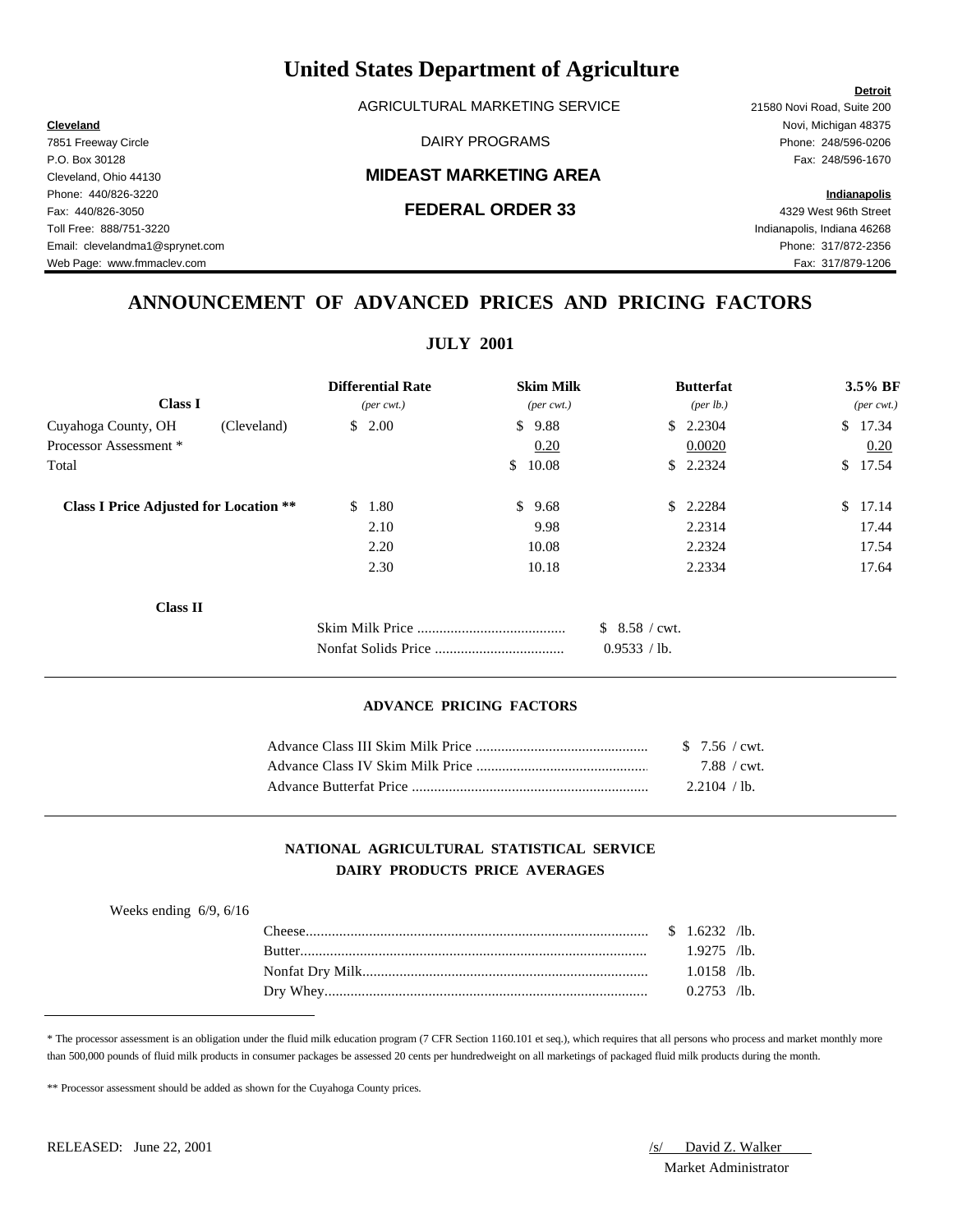AGRICULTURAL MARKETING SERVICE 21580 Novi Road, Suite 200

### Cleveland, Ohio 44130 **MIDEAST MARKETING AREA**

**Cleveland** Novi, Michigan 48375

Web Page: www.fmmaclev.com exercise www.fmmaclev.com Fax: 317/879-1206

## **ANNOUNCEMENT OF ADVANCED PRICES AND PRICING FACTORS**

| <b>AUGUST 2001</b>                            |                             |                              |                |                  |                             |         |  |
|-----------------------------------------------|-----------------------------|------------------------------|----------------|------------------|-----------------------------|---------|--|
|                                               | <b>Differential Rate</b>    | <b>Skim Milk</b>             |                | <b>Butterfat</b> |                             | 3.5% BF |  |
| <b>Class I</b>                                | $(\text{per} \text{ cwt.})$ | $(\text{per} \ \text{cvt.})$ |                | (per lb.)        | $(\text{per} \text{ cwt.})$ |         |  |
| Cuyahoga County, OH<br>(Cleveland)            | \$2.00                      | \$<br>9.90                   |                | \$2.2412         |                             | \$17.40 |  |
| Processor Assessment *                        |                             | 0.20                         |                | 0.0020           |                             | 0.20    |  |
| Total                                         |                             | 10.10<br>\$                  |                | \$2.2432         | <sup>S</sup>                | 17.60   |  |
| <b>Class I Price Adjusted for Location **</b> | \$1.80                      | \$<br>9.70                   | \$             | 2.2392           | <sup>\$</sup>               | 17.20   |  |
|                                               | 2.10                        | 10.00                        |                | 2.2422           |                             | 17.50   |  |
|                                               | 2.20                        | 10.10                        |                | 2.2432           |                             | 17.60   |  |
|                                               | 2.30                        | 10.20                        |                | 2.2442           |                             | 17.70   |  |
| <b>Class II</b>                               |                             |                              |                |                  |                             |         |  |
|                                               |                             |                              | $$8.20$ / cwt. |                  |                             |         |  |
|                                               |                             |                              | 0.9111 / lb.   |                  |                             |         |  |

#### **ADVANCE PRICING FACTORS**

|                         | $7.50 / \text{cwt}$ |  |
|-------------------------|---------------------|--|
| Advance Butterfat Price | 2.2212 / lb.        |  |

### **NATIONAL AGRICULTURAL STATISTICAL SERVICE DAIRY PRODUCTS PRICE AVERAGES**

| Weeks ending $7/7$ , $7/14$ |               |               |  |
|-----------------------------|---------------|---------------|--|
|                             |               |               |  |
|                             | <b>Butter</b> | $1.9364$ /lb. |  |
|                             |               | $0.9730$ /lb. |  |
|                             |               | $0.2874$ /lb. |  |

\* The processor assessment is an obligation under the fluid milk education program (7 CFR Section 1160.101 et seq.), which requires that all persons who process and market monthly more than 500,000 pounds of fluid milk products in consumer packages be assessed 20 cents per hundredweight on all marketings of packaged fluid milk products during the month.

\*\* Processor assessment should be added as shown for the Cuyahoga County prices.

RELEASED: July 20, 2001 *(S/ David Z. Walker)* Market Administrator

#### **Detroit**

7851 Freeway Circle DAIRY PROGRAMS Phone: 248/596-0206 P.O. Box 30128 Fax: 248/596-1670 Phone: 440/826-3220 **Indianapolis** Fax: 440/826-3050 **FEDERAL ORDER 33** 4329 West 96th Street Toll Free: 888/751-3220 Indianapolis, Indiana 46268 Email: clevelandma1@sprynet.com Phone: 317/872-2356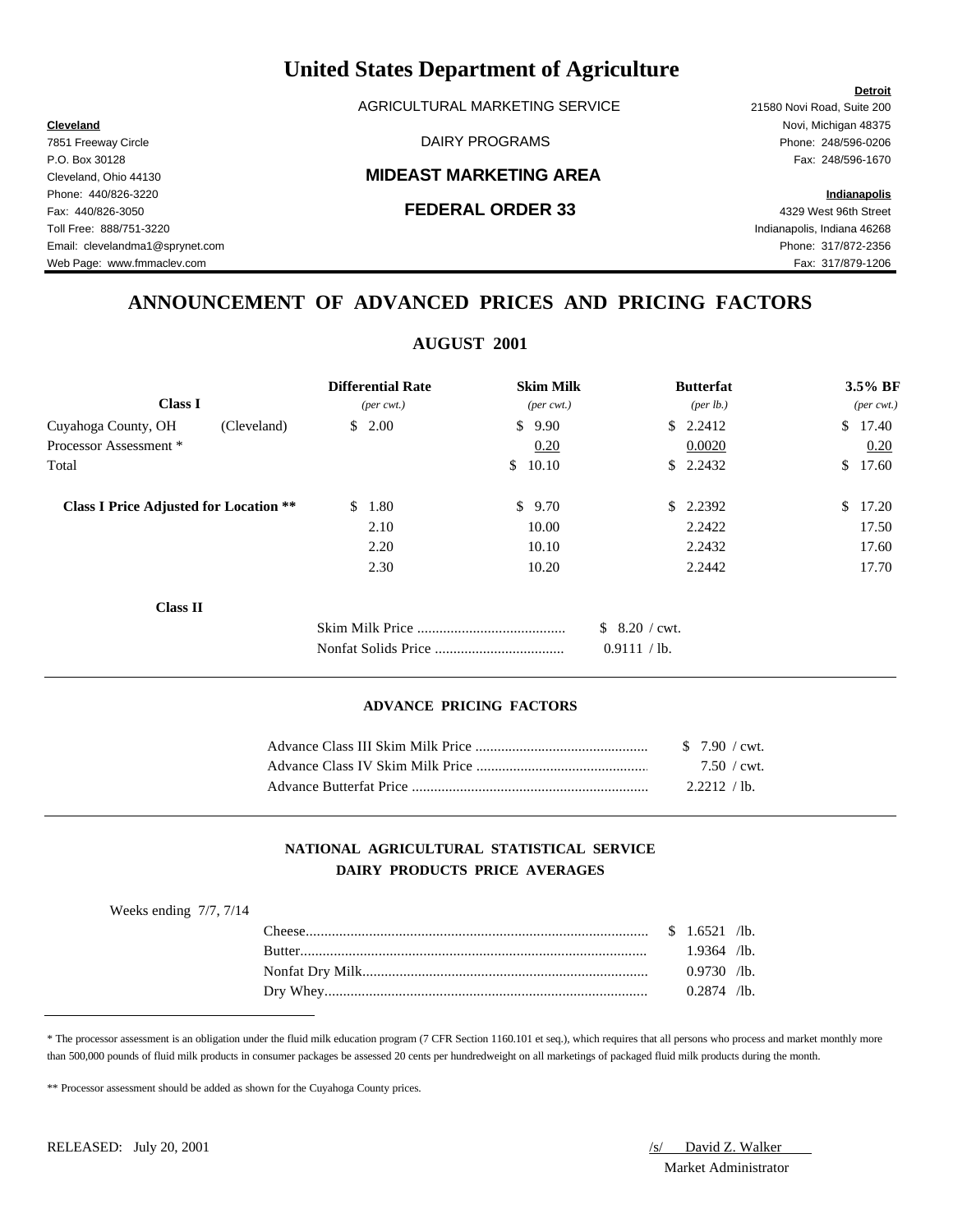AGRICULTURAL MARKETING SERVICE 21580 Novi Road, Suite 200

### Cleveland, Ohio 44130 **MIDEAST MARKETING AREA**

#### Fax: 440/826-3050 **FEDERAL ORDER 33** 4329 West 96th Street

**Cleveland** Novi, Michigan 48375 7851 Freeway Circle DAIRY PROGRAMS Phone: 248/596-0206 P.O. Box 30128 Fax: 248/596-1670

Phone: 440/826-3220 **Indianapolis**

Toll Free: 888/751-3220 Indianapolis, Indiana 46268 Email: clevelandma1@sprynet.com Phone: 317/872-2356 Web Page: www.fmmaclev.com exercise www.fmmaclev.com Fax: 317/879-1206

## **ANNOUNCEMENT OF ADVANCED PRICES AND PRICING FACTORS**

**SEPTEMBER 2001**

|                                               |                       | <b>Differential Rate</b>    | <b>Skim Milk</b>             |                | <b>Butterfat</b> |       | 3.5% BF                     |  |
|-----------------------------------------------|-----------------------|-----------------------------|------------------------------|----------------|------------------|-------|-----------------------------|--|
| <b>Class I</b>                                |                       | $(\text{per} \text{ cwt.})$ | $(\text{per} \ \text{cvt.})$ |                | (per lb.)        |       | $(\text{per} \text{ cwt.})$ |  |
| Cuyahoga County, OH                           | (Cleveland)           | \$2.00                      | \$9.99                       |                | \$2.2632         |       | \$17.56                     |  |
| Processor Assessment *                        |                       |                             | 0.20                         |                | 0.0020           |       | 0.20                        |  |
| Total                                         |                       |                             | 10.19<br>S.                  | S.             | 2.2652           | \$    | 17.76                       |  |
| <b>Class I Price Adjusted for Location **</b> | <sup>\$</sup><br>1.80 | \$9.79                      |                              | \$2.2612       | $\mathbb{S}$     | 17.36 |                             |  |
|                                               |                       | 2.10                        | 10.09                        |                | 2.2642           |       | 17.66                       |  |
|                                               |                       | 2.20                        | 10.19                        |                | 2.2652           |       | 17.76                       |  |
|                                               |                       | 2.30                        | 10.29                        |                | 2.2662           |       | 17.86                       |  |
| <b>Class II</b>                               |                       |                             |                              |                |                  |       |                             |  |
|                                               |                       |                             |                              | $$7.94$ / cwt. |                  |       |                             |  |
|                                               |                       |                             |                              | 0.8822 / lb.   |                  |       |                             |  |
|                                               |                       |                             |                              |                |                  |       |                             |  |

#### **ADVANCE PRICING FACTORS**

|                         | $7.24 / \text{cwt}$ . |  |
|-------------------------|-----------------------|--|
| Advance Butterfat Price | 2.2432 / lb.          |  |

### **NATIONAL AGRICULTURAL STATISTICAL SERVICE DAIRY PRODUCTS PRICE AVERAGES**

| Weeks ending $8/4$ , $8/11$ |               |               |  |
|-----------------------------|---------------|---------------|--|
|                             |               |               |  |
|                             | <b>Butter</b> | $1.9544$ /lb. |  |
|                             |               | $0.9445$ /lb. |  |
|                             |               | $0.2871$ /lb. |  |

\* The processor assessment is an obligation under the fluid milk education program (7 CFR Section 1160.101 et seq.), which requires that all persons who process and market monthly more than 500,000 pounds of fluid milk products in consumer packages be assessed 20 cents per hundredweight on all marketings of packaged fluid milk products during the month.

\*\* Processor assessment should be added as shown for the Cuyahoga County prices.

Market Administrator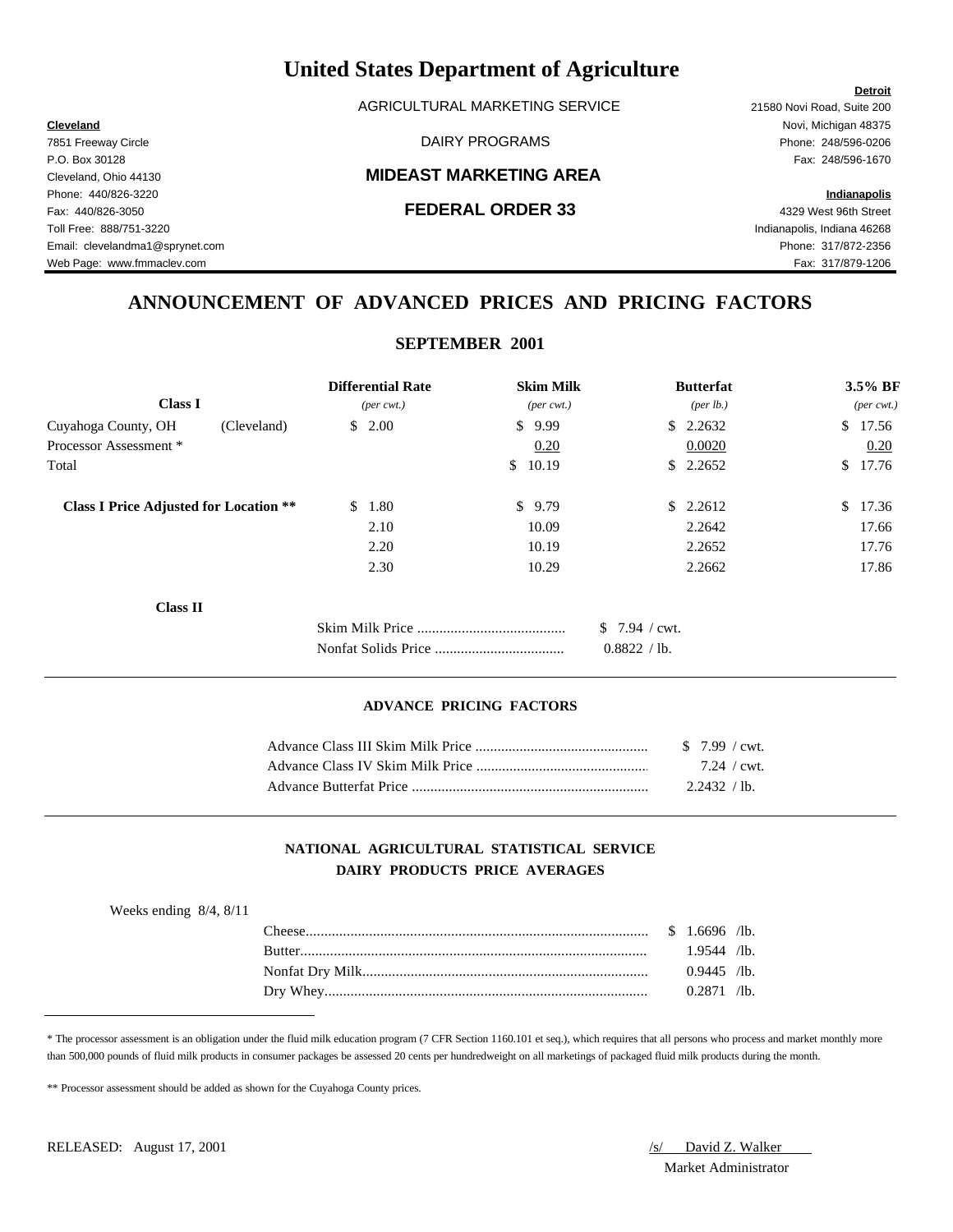AGRICULTURAL MARKETING SERVICE 21580 Novi Road, Suite 200

### Cleveland, Ohio 44130 **MIDEAST MARKETING AREA**

**Cleveland** Novi, Michigan 48375 7851 Freeway Circle DAIRY PROGRAMS Phone: 248/596-0206

**Detroit**

Web Page: www.fmmaclev.com exercise www.fmmaclev.com Fax: 317/879-1206

## **ANNOUNCEMENT OF ADVANCED PRICES AND PRICING FACTORS**

**OCTOBER 2001**

| <b>Differential Rate</b>    | <b>Skim Milk</b>            | <b>Butterfat</b>      | 3.5% BF                     |
|-----------------------------|-----------------------------|-----------------------|-----------------------------|
| $(\text{per} \text{ cwt.})$ | $(\text{per} \text{ cwt.})$ | ${\rm (per \, lb.)}$  | $(\text{per} \text{ cwt.})$ |
| \$2.00                      | \$9.38                      | \$2.5360              | \$17.93                     |
|                             | 0.20                        | 0.0020                | 0.20                        |
|                             | \$9.58                      | \$2.5380              | \$18.13                     |
| \$1.80                      | \$9.18                      | \$2.5340              | \$17.73                     |
| 2.10                        | 9.48                        | 2.5370                | 18.03                       |
| 2.20                        | 9.58                        | 2.5380                | 18.13                       |
| 2.30                        | 9.68                        | 2.5390                | 18.23                       |
|                             |                             |                       |                             |
|                             |                             | $$8.00 / \text{cwt}.$ |                             |
|                             |                             | 0.8889 / lb.          |                             |
|                             |                             | OCTODLIA 2001         |                             |

#### **ADVANCE PRICING FACTORS**

| \$7.38 / cwt.       |  |
|---------------------|--|
| $7.30 / \text{cwt}$ |  |
| 2.5160 / lb.        |  |

### **NATIONAL AGRICULTURAL STATISTICAL SERVICE DAIRY PRODUCTS PRICE AVERAGES**

| Weeks ending $9/8$ , $9/15$ |               |                |  |
|-----------------------------|---------------|----------------|--|
|                             | l `heese :    | $$1.7136$ /lb. |  |
|                             | <b>Rutter</b> | $2.1781$ /lb.  |  |
|                             |               | $0.9506$ /lb.  |  |
|                             |               | $0.2876$ /lb.  |  |
|                             |               |                |  |

\* The processor assessment is an obligation under the fluid milk education program (7 CFR Section 1160.101 et seq.), which requires that all persons who process and market monthly more than 500,000 pounds of fluid milk products in consumer packages be assessed 20 cents per hundredweight on all marketings of packaged fluid milk products during the month.

\*\* Processor assessment should be added as shown for the Cuyahoga County prices.

Market Administrator

P.O. Box 30128 Fax: 248/596-1670 Phone: 440/826-3220 **Indianapolis** Fax: 440/826-3050 **FEDERAL ORDER 33** 4329 West 96th Street Toll Free: 888/751-3220 Indianapolis, Indiana 46268 Email: clevelandma1@sprynet.com Phone: 317/872-2356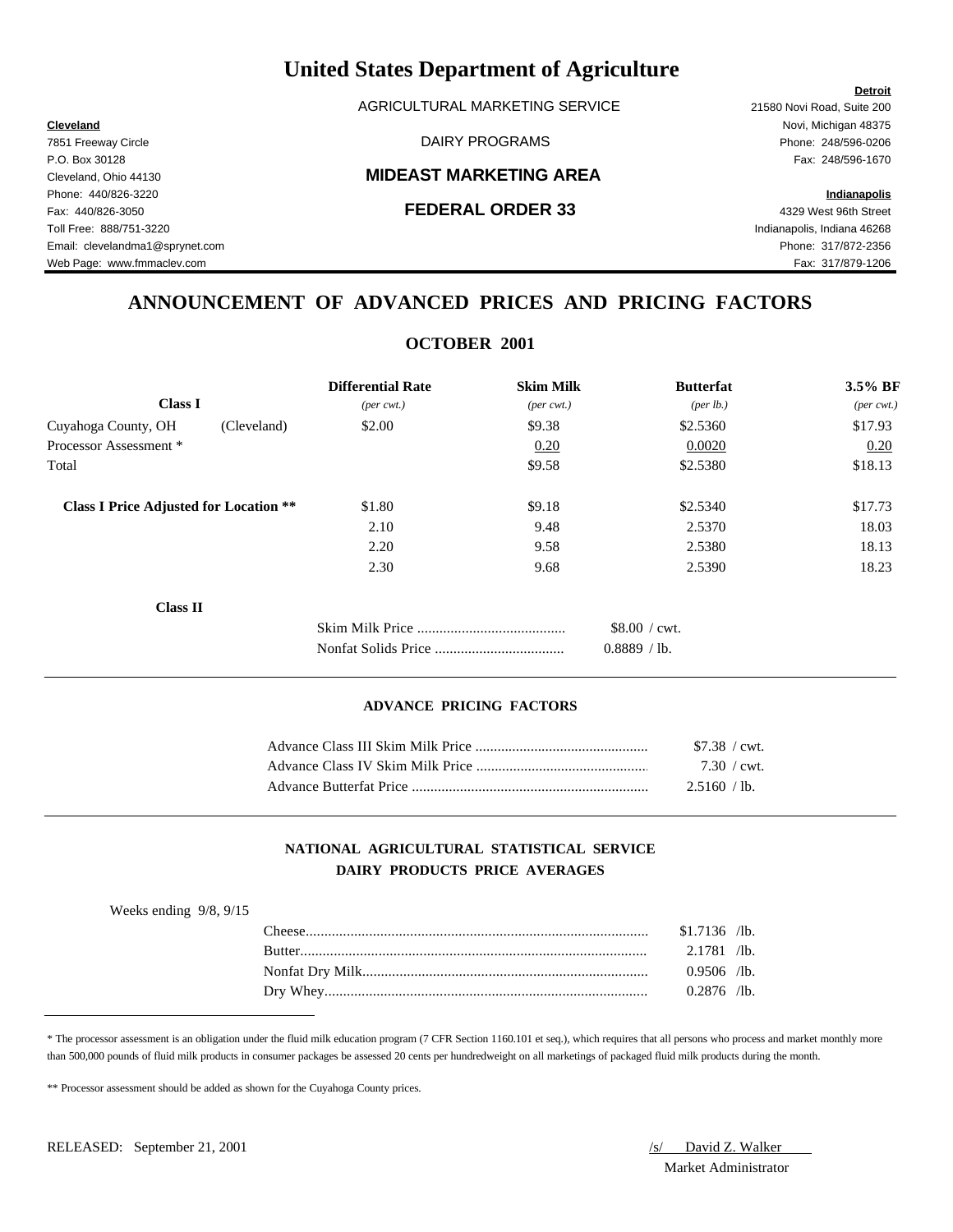AGRICULTURAL MARKETING SERVICE 21580 Novi Road, Suite 200

### Cleveland, Ohio 44130 **MIDEAST MARKETING AREA**

**Cleveland** Novi, Michigan 48375

## **ANNOUNCEMENT OF ADVANCED PRICES AND PRICING FACTORS**

**NOVEMBER 2001**

| <b>Differential Rate</b>                                | <b>Skim Milk</b>             | <b>Butterfat</b> | 3.5% BF             |
|---------------------------------------------------------|------------------------------|------------------|---------------------|
| $(\text{per} \text{ cwt.})$                             | $(\text{per} \ \text{cvt.})$ | (per lb.)        | $(\text{per cwt.})$ |
| \$2.00<br>(Cleveland)                                   | \$11.60                      | \$1.8756         | \$17.76             |
|                                                         | 0.20                         | 0.0020           | 0.20                |
|                                                         | \$11.80                      | \$1.8776         | \$17.96             |
| <b>Class I Price Adjusted for Location **</b><br>\$1.80 | \$11.40                      | \$1.8736         | \$17.56             |
| 2.10                                                    | 11.70                        | 1.8766           | 17.86               |
| 2.20                                                    | 11.80                        | 1.8776           | 17.96               |
| 2.30                                                    | 11.90                        | 1.8786           | 18.06               |
|                                                         |                              |                  |                     |
|                                                         |                              | \$7.96 / cwt.    |                     |
|                                                         |                              | 0.8844 / lb.     |                     |
|                                                         |                              | 110.1            |                     |

#### **ADVANCE PRICING FACTORS**

|                         | \$9.60 / cwt.       |  |
|-------------------------|---------------------|--|
|                         | $7.26 / \text{cwt}$ |  |
| Advance Butterfat Price | 1.8556 / lb.        |  |

### **NATIONAL AGRICULTURAL STATISTICAL SERVICE DAIRY PRODUCTS PRICE AVERAGES**

| Weeks ending $10/6$ , $10/13$ |               |                |  |
|-------------------------------|---------------|----------------|--|
|                               | l `heese -    | $$1.6777$ /lb. |  |
|                               | <b>Rutter</b> | $1.6366$ /lb.  |  |
|                               |               | $0.9468$ /lb.  |  |
|                               |               | $0.2841$ /lb.  |  |
|                               |               |                |  |

\* The processor assessment is an obligation under the fluid milk education program (7 CFR Section 1160.101 et seq.), which requires that all persons who process and market monthly more than 500,000 pounds of fluid milk products in consumer packages be assessed 20 cents per hundredweight on all marketings of packaged fluid milk products during the month.

\*\* Processor assessment should be added as shown for the Cuyahoga County prices.

Market Administrator

7851 Freeway Circle DAIRY PROGRAMS Phone: 248/596-0206 P.O. Box 30128 Fax: 248/596-1670 Phone: 440/826-3220 **Indianapolis** Fax: 440/826-3050 **FEDERAL ORDER 33** 4329 West 96th Street Toll Free: 888/751-3220 Indianapolis, Indiana 46268 Email: clevelandma1@sprynet.com Phone: 317/872-2356 Web Page: www.fmmaclev.com exercise www.fmmaclev.com Fax: 317/879-1206